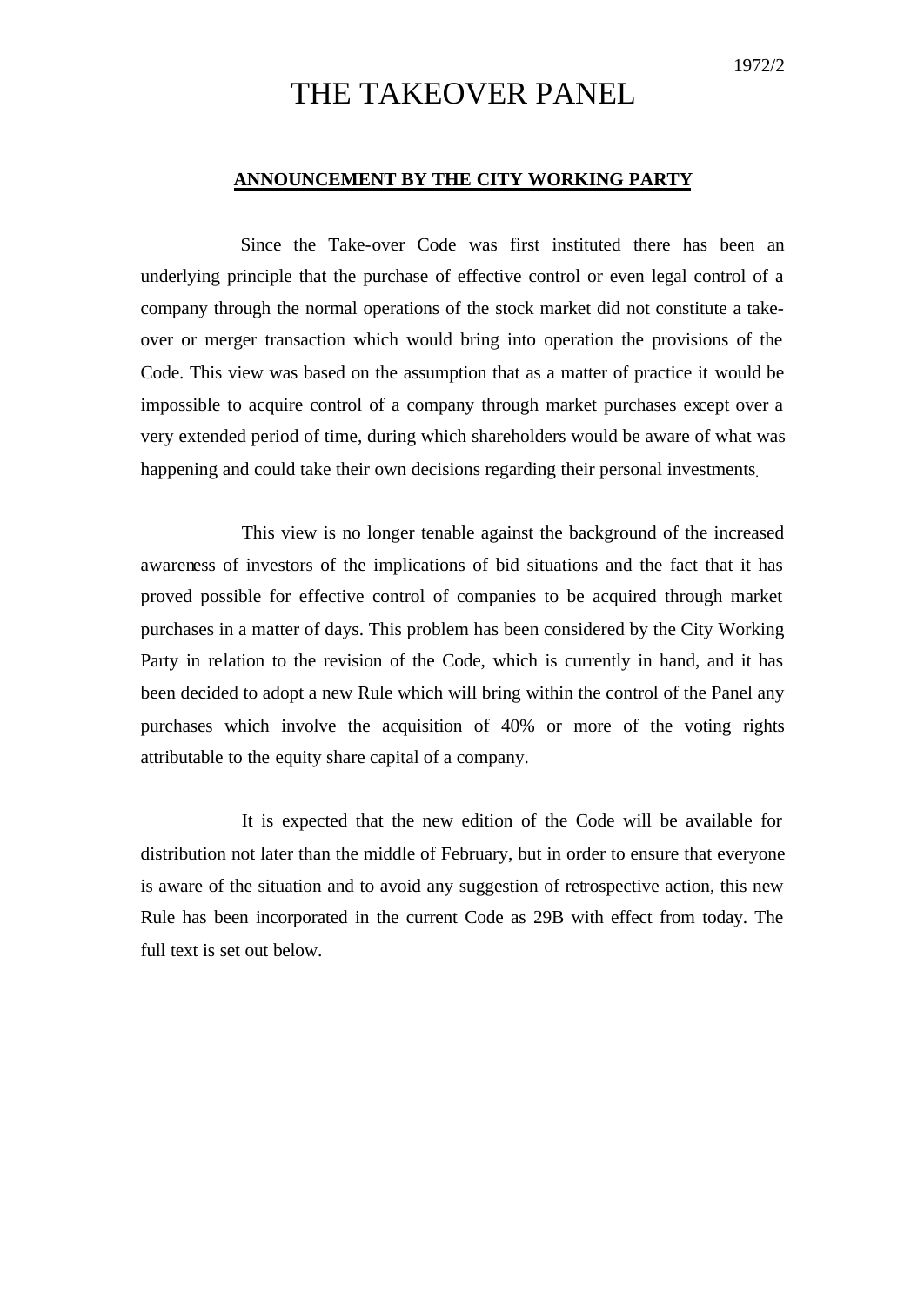It will be noted that the Panel has power specifically to approve the exemption of purchases from the operation of this Rule. In the light of its experience it may be expected that the Panel will in due course issue a Practice Note dealing with the matter in some detail. In the meantime it should be stated that it is fully recognised that there will be cases where, for sound commercial or other reasons, it is desirable that a company should continue its separate identity even though effective control or even legal control may have changed hands.

Notice is also given that the concept of "the weighted average price", which is involved in existing Rule 31, has proved increasingly difficult and inconsistent in practice and in the new Code this Rule will be brought in line with the existing Rule 29A which requires the bidder to offer "the highest cash price".

Enquiries to: Mr. Peter Cannon (Minster Trust Limited) 623 1050 (until 6.00 p.m.)

18th January 1972.